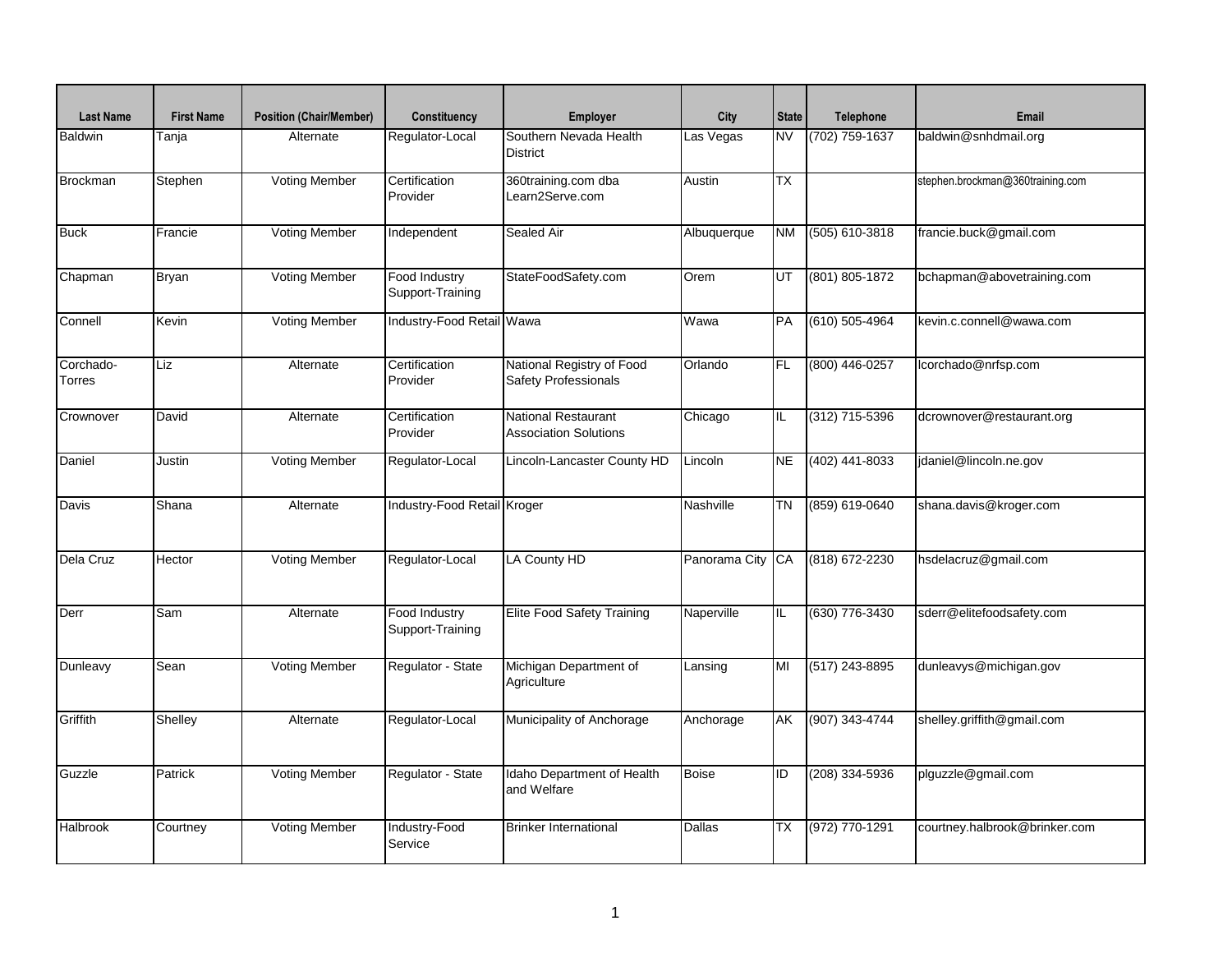| Hancock        | Roger | <b>ACAC Representative</b> | <b>ACAC</b>                             | Recallinfolink                                    | <b>Boise</b> | ID        | $(208)$ 284-1508 | roger.hancock@recallinfolink.com |
|----------------|-------|----------------------------|-----------------------------------------|---------------------------------------------------|--------------|-----------|------------------|----------------------------------|
| Hawley         | Jeff  | Chair                      | Industry-Food Retail Harris Teeter, LLC |                                                   | Matthews     | <b>NC</b> | (704)-844-3098   | jhawley@harristeeter.com         |
| Helms          | Dawn  | <b>Voting Member</b>       | Regulator - State                       | Wyoming Dept of Agriculture                       | Cheyenne     | <b>WY</b> | $(307)$ 777-7211 | dawn.helms@wyo.gov               |
| Hranek         | Emily | <b>Voting Member</b>       | Industry-Food<br>Service                | <b>Dunkin Brands</b>                              | Canton       | <b>MA</b> | (781) 737-3277   | emily.hranek@dunkinbrands.com    |
| Hussein        | Sima  | <b>Voting Member</b>       | Independent                             | Ecolab                                            | Greensboro   | <b>NC</b> | (336) 312-1285   | sima.hussein@ecolab.com          |
| Jensen         | Joyce | <b>ACAC Representative</b> | <b>ACAC</b>                             | Lincoln-Lancaster Co. Health<br>Dept              | Lincoln      | <b>NE</b> | $(402)$ 441-8033 | jjensen@lincoln.ne.gov           |
| Kender         | Linda | <b>Voting Member</b>       | Academia                                | Johnson & Wales University<br><b>CCA</b>          | Providence   | <b>RI</b> | $(401)$ 598-1278 | Ikender@jwu.edu                  |
| Kim            | James | Alternate                  | Food Industry<br>Support-Training       | Premier Food Safety                               | Fullerton    | CA        | (714) 451-0079   | james@premierfoodsafety.com      |
| Krishna        | Vijay | <b>ANSI Representative</b> | <b>ANSI</b>                             | American National Standards<br>Institute          | Washington   | DC        | (202) 331-3614   | vkrishna@ansi.org                |
| Lang           | Jeff  | Voting Member              | Regulator-Local                         | Lane County Environmental<br>Health               | Eugene       | IOR.      | (541) 682-3636   | jeffrey.lang@co.lane.or.us       |
| Luebkemann     | Geoff | <b>Voting Member</b>       | Industry-Food<br>Service                | Florida Restaurant and<br>Lodging Associaton      | Tallahassee  | <b>FL</b> | (850) 224-2250   | gluebkemann@frla.org             |
| Lynch          | Larry | <b>Voting Member</b>       | Certification<br>Provider               | National Registry of Food<br>Safety Professionals | Orlando      | FL        | $(800)$ 446-0257 | llynch@nrfsp.com                 |
| McGuire        | Meg   | <b>Voting Member</b>       | Regulator-Local                         | Rockingham Co HD                                  | Reidsville   | <b>NC</b> | (336) 342-8271   | mmcguire@co.rockingham.nc.us     |
| McMahon        | Tom   | <b>Voting Member</b>       | Industry-Food Retail Meijer             |                                                   | Grandville   | MI        | $(616)$ 481-5350 | thomas.mcmahan@meijer.com        |
| McMillion      | Ryan  | Voting Member              | Certification<br>Provider               | Prometric                                         | Baltimore    | <b>MD</b> | (443) 455-6244   | ryan.mcmillion@prometric.com     |
| <b>Morales</b> | David | <b>Voting Member</b>       | Regulator-Local                         | Maricopa County HD                                | Phoenix      | AZ        | (602) 506-3408   | dmorales@mail.maricopa.gov       |